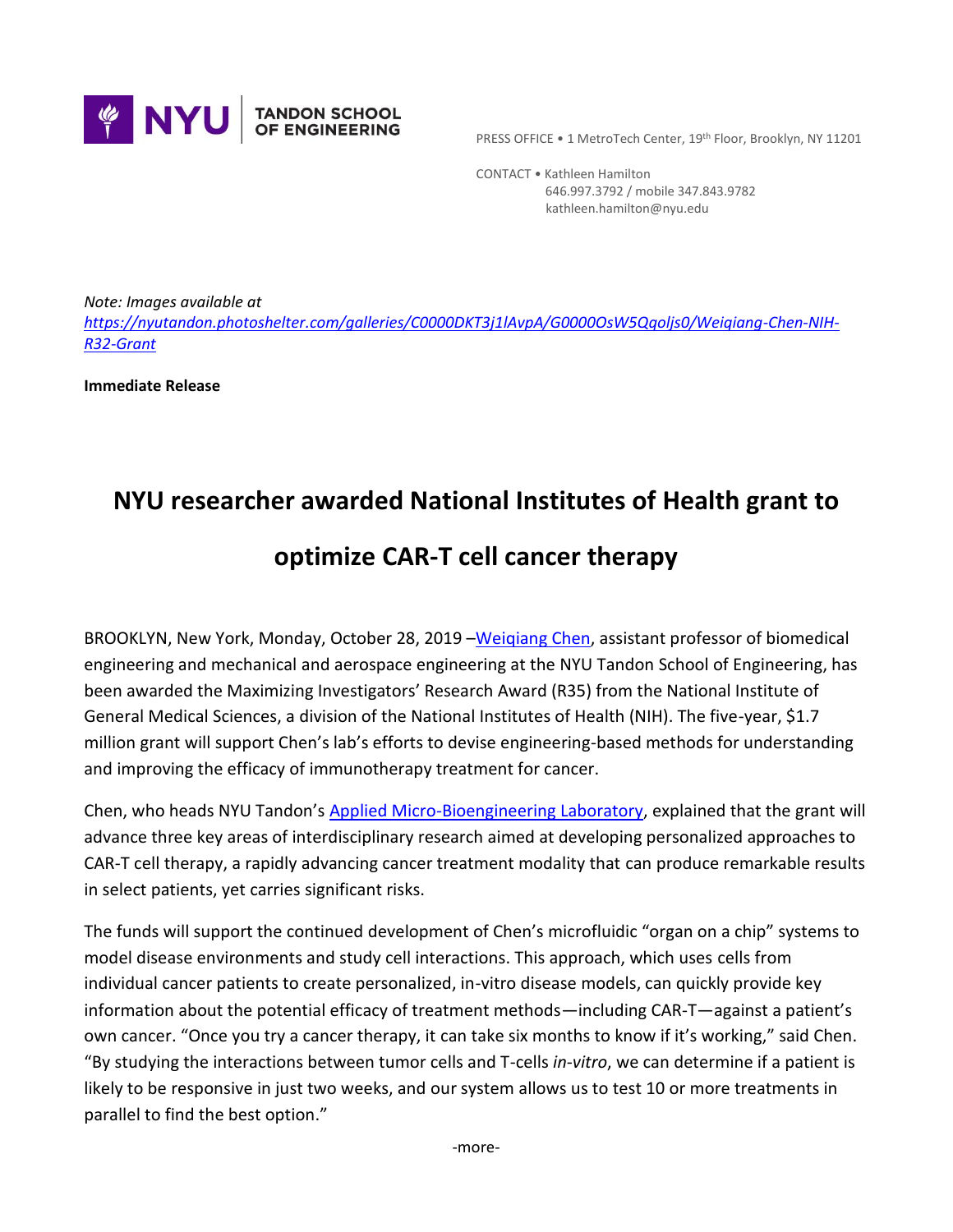Chen's research, which blends engineering and medicine, is also probing the mechanical forces at play during interactions between immune cells and cancer cells, particularly during the process by which the former kills the later. Additionally, in a [study](https://engineering.nyu.edu/news/research-using-mechanics-and-physics-could-predict-diseases-cause-cells-stress) published recently in the journal *Advanced Materials*, Chen described a novel mechanical system for measuring how local stress on a cell causes physical changes that could flag chronic diseases. He noted that there are force-mediated changes in T-cell morphology that facilitate their attachment to cancer cells, and additional forces applied as immune cells eradicate tumor cells. Through this novel investigation into the mechanobiology of CAR-T cells, Chen and his collaborators hope to illuminate, and eventually optimize, the cell mechanics involved in these interactions.

Finally, the grant will advance a longstanding area of Chen's work—the development of biosensors capable of measuring chemical communication between cells. In this case, Chen aims to create sensors to detect and measure the biochemicals that facilitate communication between immune cells and tumor cells during CAR-T cell therapy.

The R35 is Chen's second award from the National Institutes of Health. Last year Chen received the National Institute of Biomedical Imaging and Bioengineering Trailblazer R21 Award for a lab-on-a-chip system for testing immunotherapy for glioblastoma, "[Engineered Glioblastoma Tumor Immunity for](https://projectreporter.nih.gov/project_info_description.cfm?aid=9772458)  [Personalized Immunotherapy.](https://projectreporter.nih.gov/project_info_description.cfm?aid=9772458)"

Earlier this month, he was one of just 12 researchers to be named a [2019 Young Innovator](https://engineering.nyu.edu/news/biomedical-engineering-society-names-weiqiang-chen-2019-young-innovator) by the Biomedical Engineering Society.

## *About the New York University Tandon School of Engineering*

*The NYU Tandon School of Engineering dates to 1854, the founding date for both the New York University School of Civil Engineering and Architecture and the Brooklyn Collegiate and Polytechnic Institute (widely known as Brooklyn Poly). A January 2014 merger created a comprehensive school of education and research in engineering and applied sciences, rooted in a tradition of invention and entrepreneurship and dedicated to furthering technology in service to society. In addition to its main location in Brooklyn, NYU Tandon collaborates with other schools within NYU, one of the country's foremost private research universities, and is closely connected to engineering programs at NYU Abu Dhabi and NYU Shanghai. It operates Future Labs focused on start-up businesses in downtown Manhattan and Brooklyn and an award-winning online graduate program. For more information, visit [http://engineering.nyu.edu.](http://engineering.nyu.edu/)*